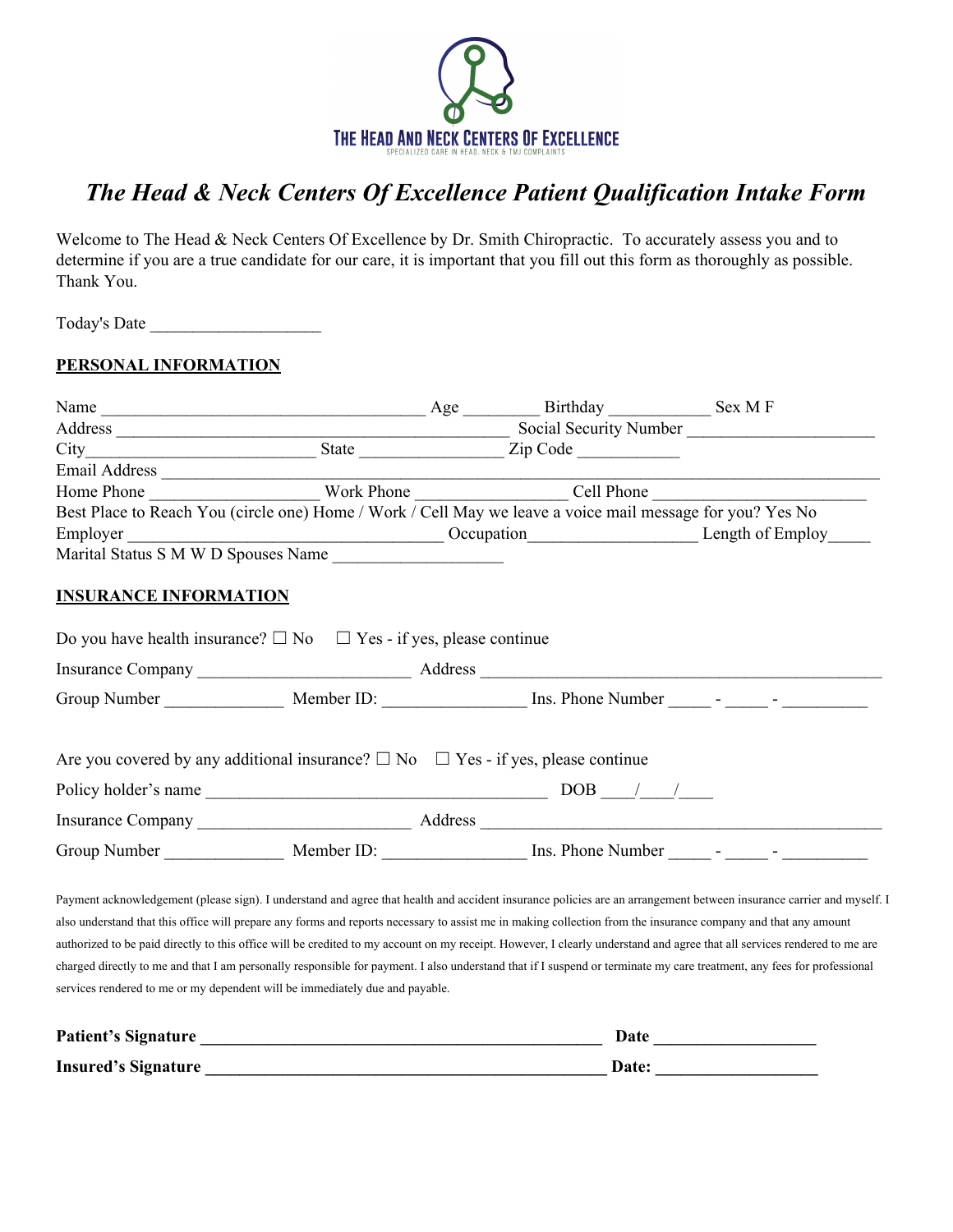How Did You Hear About The Head & Neck Centers Of Excellence? How Serious Do You Think Your Problem Is?

What Is Your Main Problem/Symptom Prompting Your Request for A Consultation with the Doctor?

Would You Consider This Problem (circle one)? MINIMAL (Annoying but causing NO limitations) SLIGHT (Tolerable but causing a little limitation) MODERATE (Sometimes tolerable but causing limitations) SEVERE (Causing Significant limitations) EXTREME (Causing near constant (>80% of the time) limitations)

 $\mathcal{L}_\mathcal{L} = \mathcal{L}_\mathcal{L} = \mathcal{L}_\mathcal{L} = \mathcal{L}_\mathcal{L} = \mathcal{L}_\mathcal{L} = \mathcal{L}_\mathcal{L} = \mathcal{L}_\mathcal{L} = \mathcal{L}_\mathcal{L} = \mathcal{L}_\mathcal{L} = \mathcal{L}_\mathcal{L} = \mathcal{L}_\mathcal{L} = \mathcal{L}_\mathcal{L} = \mathcal{L}_\mathcal{L} = \mathcal{L}_\mathcal{L} = \mathcal{L}_\mathcal{L} = \mathcal{L}_\mathcal{L} = \mathcal{L}_\mathcal{L}$ 

Please indicate areas of pain using the chart below:



1. What do you think is causing the pain?

--------------------------------------------------------------------------------------------------------------------------------------------------- --------------------------------------------------------------------------------------------------------------------------------------------------- 2. What are you hoping happens today as a result of your consultation with the Doctor? --------------------------------------------------------------------------------------------------------------------------------------------------- --------------------------------------------------------------------------------------------------------------------------------------------------- 3. Since your pain became this severe what are some activities that you are not able to do? --------------------------------------------------------------------------------------------------------------------------------------------------- ---------------------------------------------------------------------------------------------------------------------------------------------------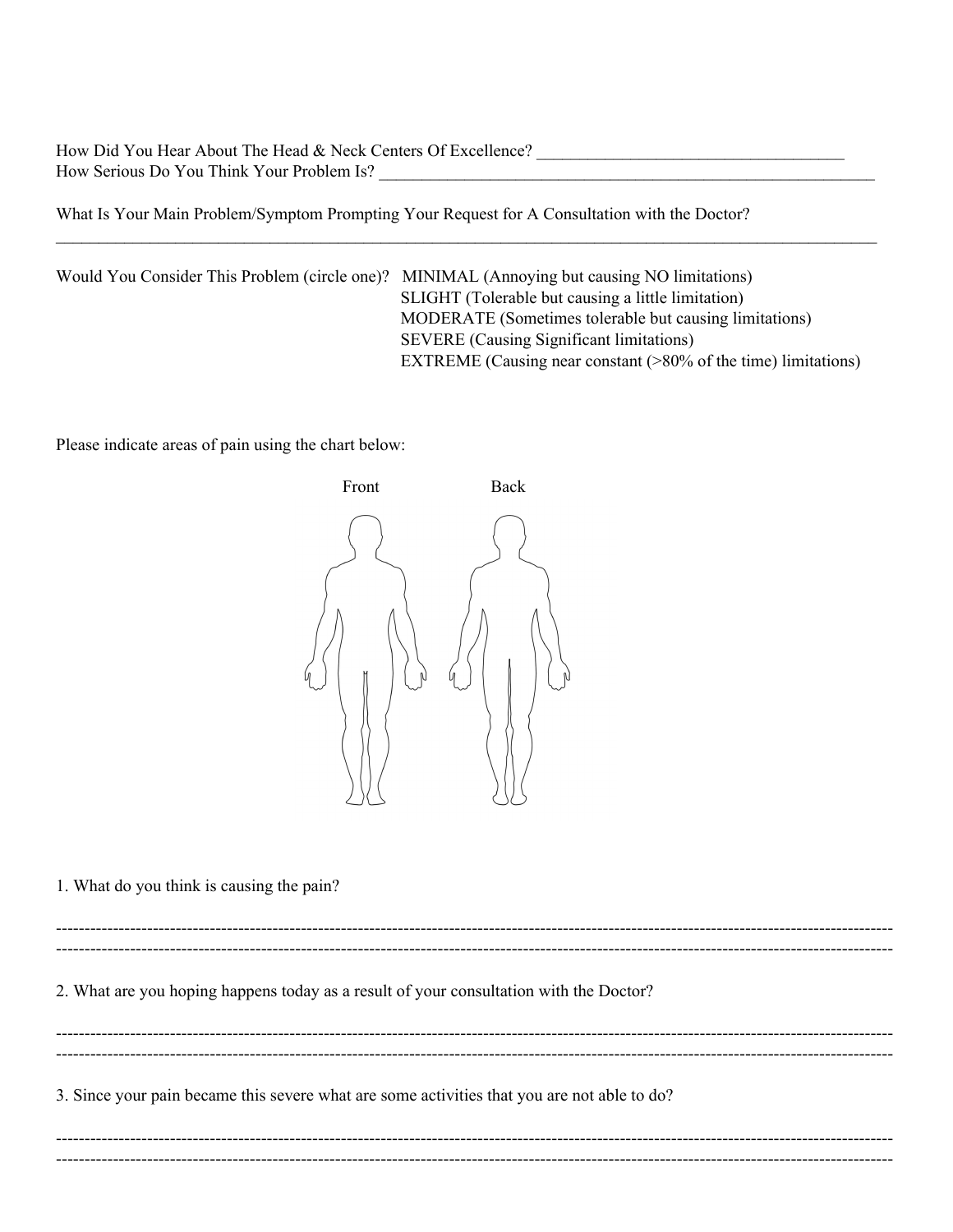4. How has your life changed since your condition became a problem? 5. What kind of treatments have you received?  $How Long \_\_$ Physical Therapy: Medication:  $When (approx)$ Surgery:  $When (approx)$ Other 6. When did you receive these treatments and for how long? 7. Did any of these treatments work? If so which one(s)? For how long? 8. Is there anything you can do that makes it feel better? 9. What activities/movements are guaranteed to make it worse? 10. Please describe the quality of the pain. (Sharp, Dull, achy, toothache, shooting, stabbing, numb, tingling, etc...) 11. Is it worse in the morning or is it worse as the day progresses? 12. If you cannot find a solution to this problem what do you think will happen to you? 13. Describe what will be different in your life if you can get better.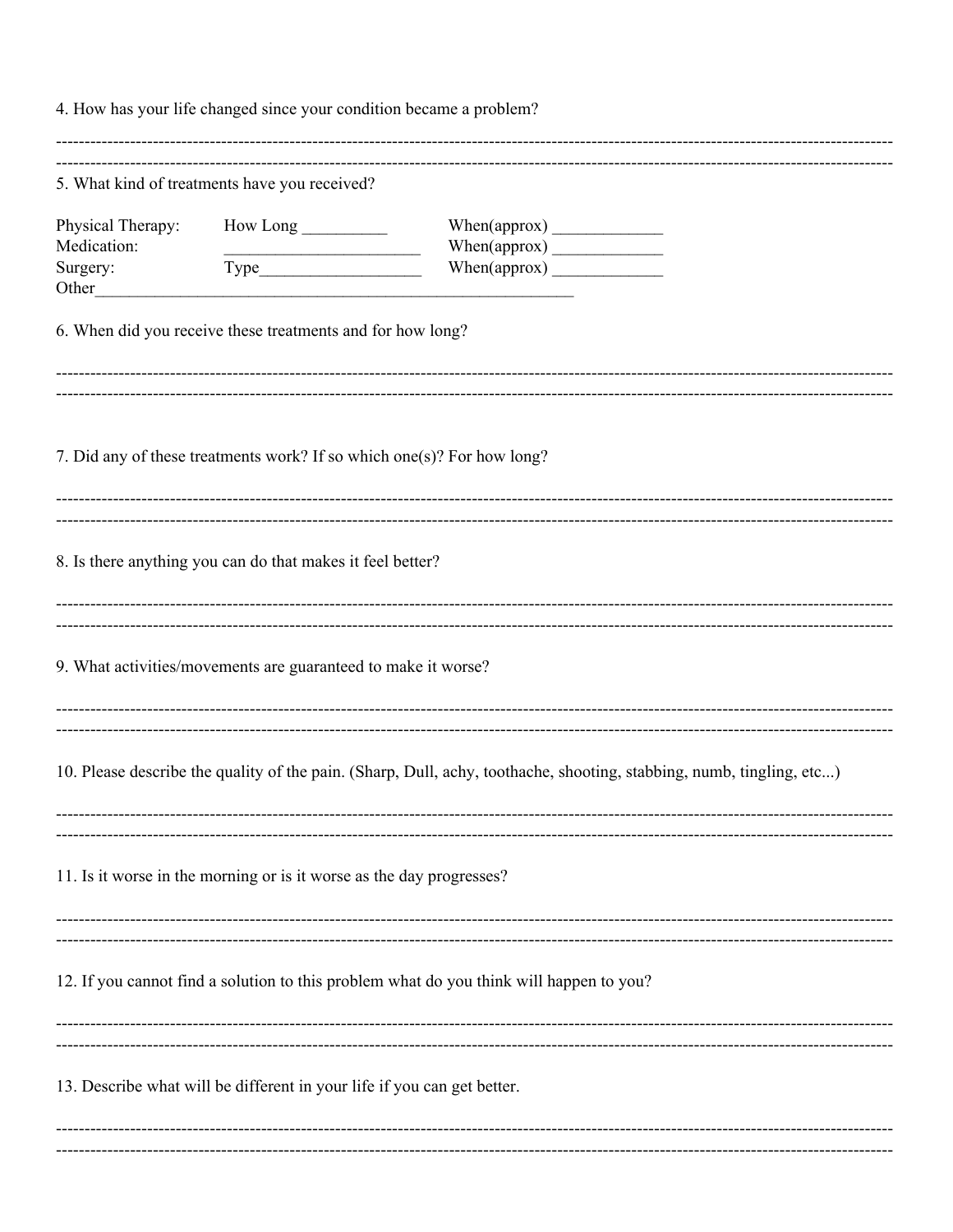### 14. When is the VERY FIRST time you recall having this problem?

--------------------------------------------------------------------------------------------------------------------------------------------------- ---------------------------------------------------------------------------------------------------------------------------------------------------

#### **List (in order of importance) all OTHER Health Problems/Concerns NOT including your main problem above.**

|                | How Long Have You Had This? |
|----------------|-----------------------------|
| ٠.             | How Long Have You Had This? |
|                | How Long Have You Had This? |
| $\overline{4}$ | How Long Have You Had This? |

### **Due to Your Main Problem......**

| Have You Lost Any Time from Work? Yes No                                                                      |
|---------------------------------------------------------------------------------------------------------------|
| How Much Time and What Tasks Have Been Limited?                                                               |
| Have You Lost Any Time from Your Chores/Tasks at Home? Yes No                                                 |
| How Much Time and What Tasks Have Been Limited?                                                               |
| Have You Lost Any Time from Your Family? Yes No                                                               |
| How Much Time and What Tasks Have Been Limited?                                                               |
| Have You Lost Any Time from Your Leisure Activities? (Hobbies, Travel, Sports, etc)                           |
| How Much Time and What Tasks Have Been Limited?                                                               |
| Considering the amount of pain/discomfort you have had THIS week, how long has your problem been this severe? |

 $\mathcal{L}_\mathcal{L} = \mathcal{L}_\mathcal{L} = \mathcal{L}_\mathcal{L} = \mathcal{L}_\mathcal{L} = \mathcal{L}_\mathcal{L} = \mathcal{L}_\mathcal{L} = \mathcal{L}_\mathcal{L} = \mathcal{L}_\mathcal{L} = \mathcal{L}_\mathcal{L} = \mathcal{L}_\mathcal{L} = \mathcal{L}_\mathcal{L} = \mathcal{L}_\mathcal{L} = \mathcal{L}_\mathcal{L} = \mathcal{L}_\mathcal{L} = \mathcal{L}_\mathcal{L} = \mathcal{L}_\mathcal{L} = \mathcal{L}_\mathcal{L}$ 

### On a Scale of 0-10 (10 being unbearable, 0 being No Pain or Discomfort) Please rate the following...

The HIGHEST your pain gets WITHOUT medication \_\_\_\_\_\_\_\_\_\_\_\_\_\_\_\_\_\_\_\_\_\_\_\_\_\_\_\_\_\_\_\_\_\_ The LOWEST your pain gets WITHOUT medication \_\_\_\_\_\_\_\_\_\_\_\_\_\_\_\_\_\_\_\_\_\_\_\_\_\_\_\_\_\_\_\_\_\_\_ The HIGHEST your pain gets WITH medication \_\_\_\_\_\_\_\_\_\_\_\_\_\_\_ The LOWEST your pain gets WITH medication List ANY surgeries that you have had and the corresponding dates.

--------------------------------------------------------------------------------------------------------------------------------------------------- ---------------------------------------------------------------------------------------------------------------------------------------------------

**Signature: \_\_\_\_\_\_\_\_\_\_\_\_\_\_\_\_\_\_\_\_\_\_\_\_\_\_\_\_\_\_\_ Date: \_\_\_\_\_\_\_\_\_\_\_\_\_\_\_\_\_\_\_\_\_\_\_\_\_\_\_\_\_\_\_**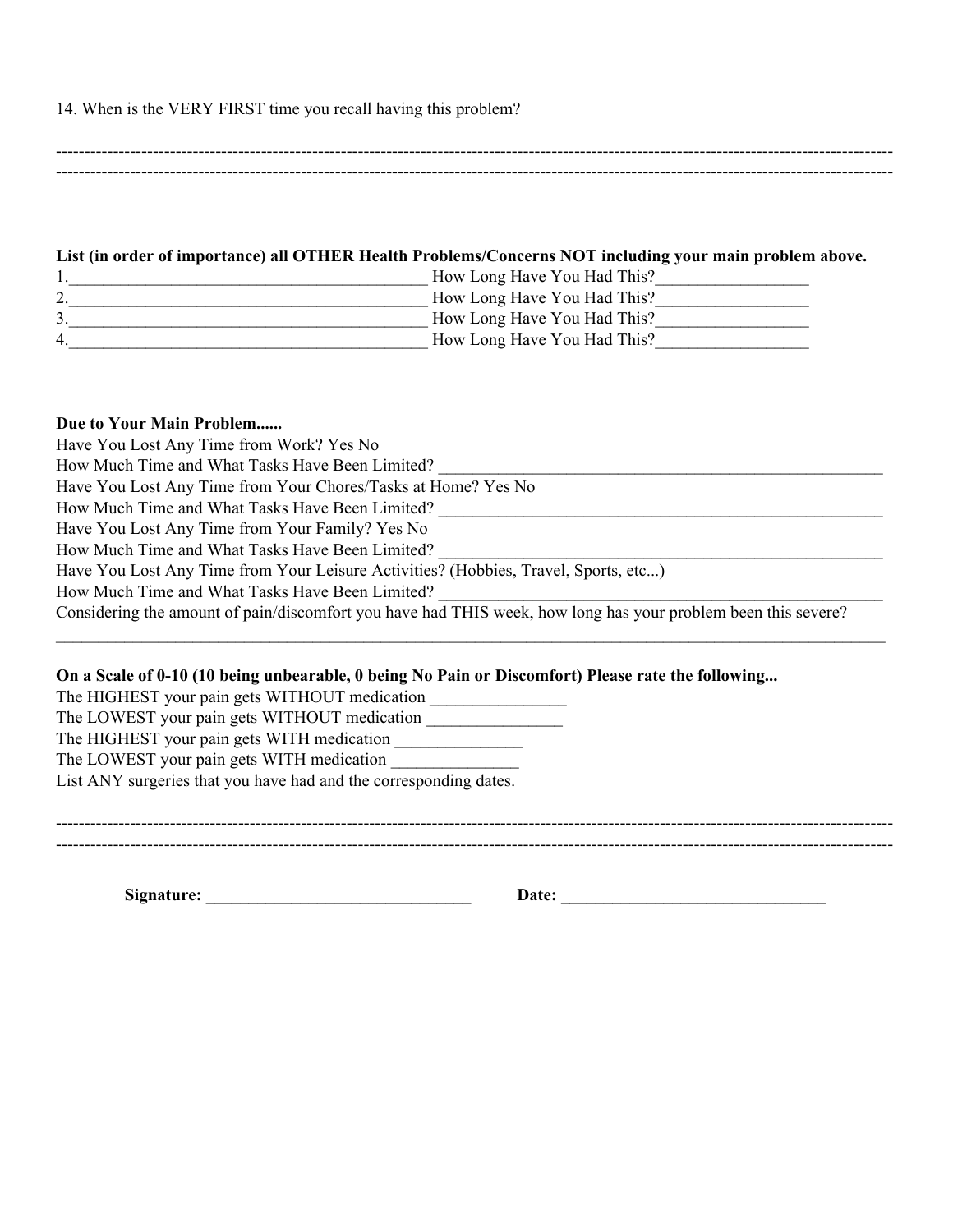

# **Notice of Privacy for: Patient's Protected Health Information**

This notice describes how health care information about you may be used, disclosed and how you can get access to this information. Please review carefully.

This office abides by the terms described in this policy:

This office uses and discloses your protected health care information for the following reasons:

- To share with other treating health care providers regarding your health care.
- To submit to insurance companies for Workers Compensation to verify that treatment has been rendered.
- To determine patient's benefits in a health care plan.
- Releasing information required by State or Federal Public Health Law.
- To assist in overcoming a language barrier when caring for a patient.
- Emergency situations
- Abuse, neglect, or domestic violence.
- Appointment reminders to household members or answering machines.
- Sign-in sheets may be disclosed to verify office visits.
- To send out birthday cards and newsletters.

Any other uses or disclosures will only be made with your specific written prior authorization.

You have the right to:

- Revoke authorization in writing at any time by specifying what you want to be restricted and to whom.
- Speak to our privacy officer regarding privacy issues.
- Inspect, copy, and amend your protected health information.
- To render a complaint to our privacy officer.

This office reserves the right to change the terms of this notice and make new notice provisions for all protected health information that it maintains. Patients may also request an updated copy at any time upon request from a staff member.

I acknowledge that I have received and reviewed this notice with full understanding.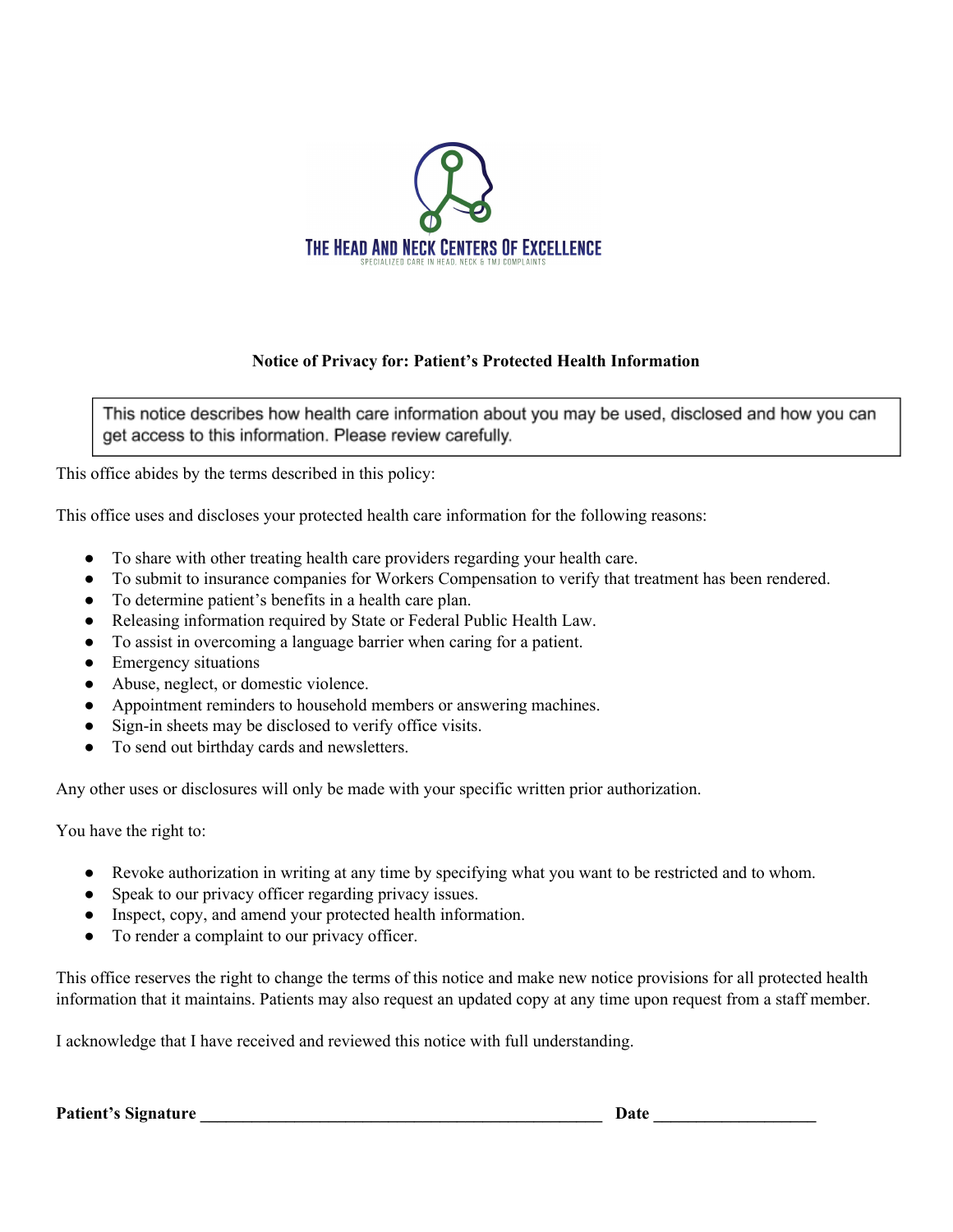

**Patient Name \_\_\_\_\_\_\_\_\_\_\_\_\_\_\_\_\_\_\_\_\_\_\_\_\_\_\_\_\_\_\_\_\_\_\_\_\_\_\_\_\_\_\_\_\_\_\_ File No: \_\_\_\_\_\_\_\_\_\_\_\_\_\_\_\_\_\_\_**

## **ASSIGNMENT OF BENEFITS**

I authorize and direct that payment be made directly to Dr. Andrew Smith for any and all insurance benefits or reimbursement for services rendered which amounts would otherwise be payable to me under any insurance or pre-paid healthcare plan.

Date Patient / Legal Guardian Signature

**\_\_\_\_\_\_\_\_\_\_\_\_ \_\_\_\_\_\_\_\_\_\_\_\_\_\_\_\_\_\_\_\_\_\_\_\_\_\_\_\_\_\_\_\_\_\_\_\_\_\_\_\_\_\_\_\_\_\_**

**\_\_\_\_\_\_\_\_\_\_\_\_ \_\_\_\_\_\_\_\_\_\_\_\_\_\_\_\_\_\_\_\_\_\_\_\_\_\_\_\_\_\_\_\_\_\_\_\_\_\_\_\_\_\_\_\_\_\_**

**\_\_\_\_\_\_\_\_\_\_\_\_ \_\_\_\_\_\_\_\_\_\_\_\_\_\_\_\_\_\_\_\_\_\_\_\_\_\_\_\_\_\_\_\_\_\_\_\_\_\_\_\_\_\_\_\_\_\_**

# **AUTHORIZATION AND CONSENT**

I authorize the release of any information concerning my health and health care services to my insurance company(s), pre-paid health plan, or Medicare.

Date Patient / Legal Guardian Signature

# **PAYMENT AGREEMENT**

I understand that there is no guarantee that my insurance company(s) or pre-paid health plan will cover or pay for all my charges. No withstanding denials, reduction of benefits or failure to pay for any reason, I understand that I am responsible for all remaining charges.

Date Patient / Legal Guardian Signature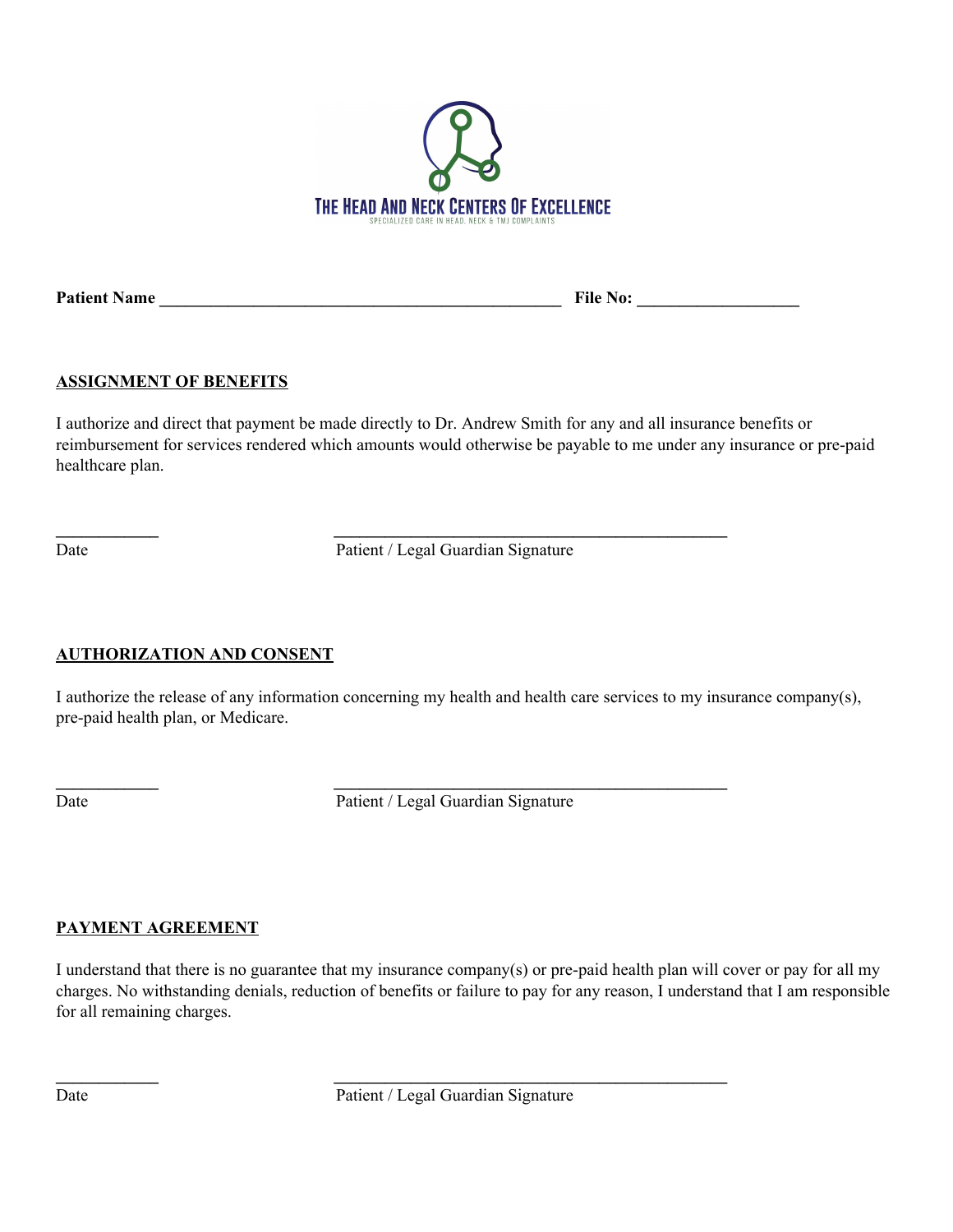

### **INFORMED CONSENT**

Doctor - Patient Relationship in Chiropractic

### **CHIROPRACTIC**

It is important to acknowledge the difference between the health care specialties of Chiropractic, osteopathy, and medicine. Chiropractic health care seeks to restore health through natural means without the use of medicine or surgery. This gives the body maximum opportunity to utilize its inherent recuperative powers. The success of the Chiropractic Doctor's procedures often depends on environment, underlying causes, physical and spinal conditions. It is important to understand what to expect from Chiropractic health care services.

### **ANALYSIS**

A Doctor of Chiropractic conducts a clinical analysis for the express purpose of determining whether there is evidence of Vertebral Subluxation Syndrome (VSS) or Vertebral Subluxation Complexes (VSC). When such complexes are found, Chiropractic adjustments and ancillary procedures may be given to restore spinal integrity. It is the Chiropractic premise that spinal alignment allows nerve transmission throughout the body and gives the body an opportunity to use its inherited recuperative powers. Due to the complexities of nature, no doctor can promise you specific results.

### **DIAGNOSIS**

Doctors of Chiropractic are experts in Chiropractic diagnosis, the VSS and VSC, though they are not internal medical specialists. Every Chiropractic patient should be mindful of his/her total condition. Your doctor may express an opinion as to whether you should take this step or not, but you are responsible for the final decision.

### **INFORMED CONSENT FOR CHIROPRACTIC CARE**

The patient in seeking Chiropractic care gives the doctor full permission to care for the patient in accordance with all testing, diagnosis and analysis performed. Chiropractic adjustments and other clinical procedures offered are generally successful. In rare cases, underlying physical defects, deformities, or pathologies may render the patient susceptible to injury. The doctor will not perform a Chiropractic adjustment or any other procedure if he/she is aware of any such risk. It is the full responsibility of the patient to make it known, or seek health care procedures to determine, whether he/she is suffering from: latent pathological defect, illnesses, or deformities which the Chiropractor would not otherwise be aware of. The patient should seek the appropriate specialist for any diagnostic and clinical procedures. The doctor of Chiropractic is licensed in a specialized practice and may collaborate with other types of providers in your health care regime.

#### **RESULTS**

The purpose of Chiropractic care is to promote natural health through the reduction of VSS or VSC. Since there are so many variables, it is difficult to predict the time schedule or efficiency of the Chiropractic procedures. In most cases, the